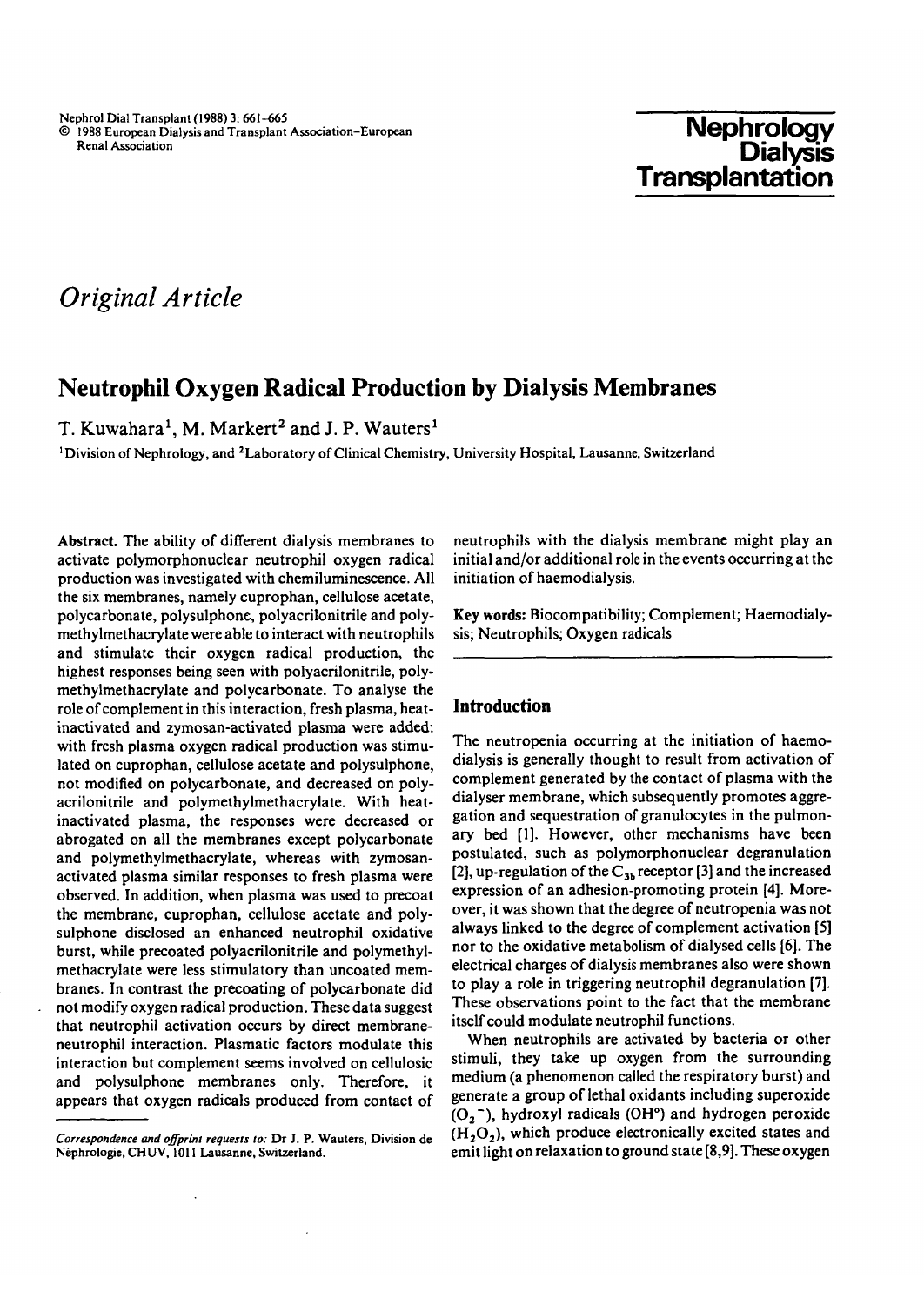radicals have been shown to be injurious to cells and tissues [10,11]. In addition  $O_2^-$  is able to react with plasma and generate a chemotactic factor for neutrophils, thus amplifying the inflammatory response [12]. Since oxygen radicals reflect neutrophil activation, their measurement may not only represent an index to assess the effect of dialyser membranes on this function, but also help to understand whether oxygen radicals play a role in haemodialysis neutropenia.

We investigated in vitro the oxidative metabolism of neutrophils in contact with different dialyser membranes using luminol- and lucigenin-enhanced chemiluminescence. These two techniques were chosen for their distinctive sensitivity and specificity towards different oxygen radical species. This study demonstrates that neutrophil activation occurs by direct membrane-neutrophil interaction and that plasma factors modulate this activation on some membranes only.

### **Materials and Methods**

#### *Neutrophil Isolation*

Venous blood from healthy adult volunteers was collected into plastic tubes containing sodium heparin  $(10 \text{ U} \cdot \text{m})^{-1}$ blood). Purified preparations of polymorphonuclear leukocytes were obtained in a singlecentrifugation step on discontinuous density Percoll Gradient (Pharmacia) as previously described [13]. Plasma was removed and kept on ice until use. Finally, the cells were suspended in Hank's balanced salt-solution containing glucose (5 mmol<sup>-1-1</sup>) (HBSS) at a concentration of  $2 \times 10^7$  $cells·ml<sup>-1</sup>$ .

### *Reagents*

Heat-inactivated plasma was prepared by incubating autologous plasma for 30min at 56°C. Zymosan-activated plasma was prepared as already described [13]. Zymosan-activated plasma was frozen in aliquots and thawed on the day of use. Luminol (6-amino-2,3-dihydro-1,4-phthalazinedione) (Sigma, St Louis, Missouri, USA), was stored as a stock solution in dimethylsulphoxide (DMSO) (Sigma)  $(5.6 \cdot 10^{-2} \text{ mmol·l}^{-1})$  at  $-20^{\circ}$ C and diluted to a concentration of  $5.6 \cdot 10^{-4}$  mmol $\cdot 1^{-1}$  in HBSS for use. Lucigenin (bis-N-methylacridinium nitrate) (Sigma) was dissolved in HBSS to a concentration of  $10^{-3}$  mmol $^{-1}$ 

#### *Membranes*

Six different types of membranes were studied. Cuprophan, cellulose acetate, polysulphone and poly-

**662 L. Kuwahara et al**

methylmethacrylate fibers were removed respectively from CF 1511 (Travenol, USA), CA 170 (Travenol, USA), Hemoflow F60 (Fresenius, West Germany) and B2-150 (Toray, Japan) hollow-fiber dialysers, and cut into small fragments ( $\sim$  1 cm). Polyacrilonitrile and polycarbonate membranes were obtained from Biospal 2400S (Hospal, France) and Lundia Pro 5 (Gambro Lundia, Sweden) plate membrane dialysers, respectively, and cut into small pieces. The membrane fragments were washed three times with saline prior to use. In some experiments, these saline-washed membranes were treated with fresh or heat-inactivated plasmas. Ten-milligram fragments were incubated in 1 ml plasma for 10 min at 37°C, then washed 3-4 times with saline.

#### *Chemiluminescence*

Luminol- and lucigenin-enhanced chemiluminescence were performed in a LKB 1250 luminometer as previously described [14]. The reaction was initiated by the addition of 50 ul cells to 3-ml plastic tubes containing the prewarmed buffer (HBSS) together with 10 mg of the dialyser membrane fragments, 50  $\mu$ l luminol with or without autologous plasma, in a final volume of 0.5 ml. With lucigenin as a chemiluminescence amplifier, 25 ul cells were used. In some experiments, heat-inactivated plasma or zymosanactivated plasma were substituted for fresh plasma.

#### *Statistics*

Statistical analysis was done by the Wilcoxon's signedrank test ( $\geq 6$  experiments) or by the paired and unpaired Student's t test  $(< 6$  experiments).

#### **Results**

Oxygen-radical production from neutrophils in contact with the different dialyser membranes and the influence of plasma on this interaction is shown in Figs 1,2.

#### *Luminol-Enhanced Chemiluminescence*

The luminol-enhanced chemiluminescence has been shown to depend primarily on  $H_2O_2$  and myeloperoxidase [15]. Modulation of chemiluminescence by each of the membranes is depicted in Fig. 1. In contact with neutrophils only (open bars), saline washed polycarbonate, polymethylmethacrylate and polyacrilonitrile were able to induce a high chemiluminescence response, cuprophan stimulated the chemiluminescence to a lower degree, whereas cellulose acetate and polysulphone failed to enhance the chemiluminescence. The addition of fresh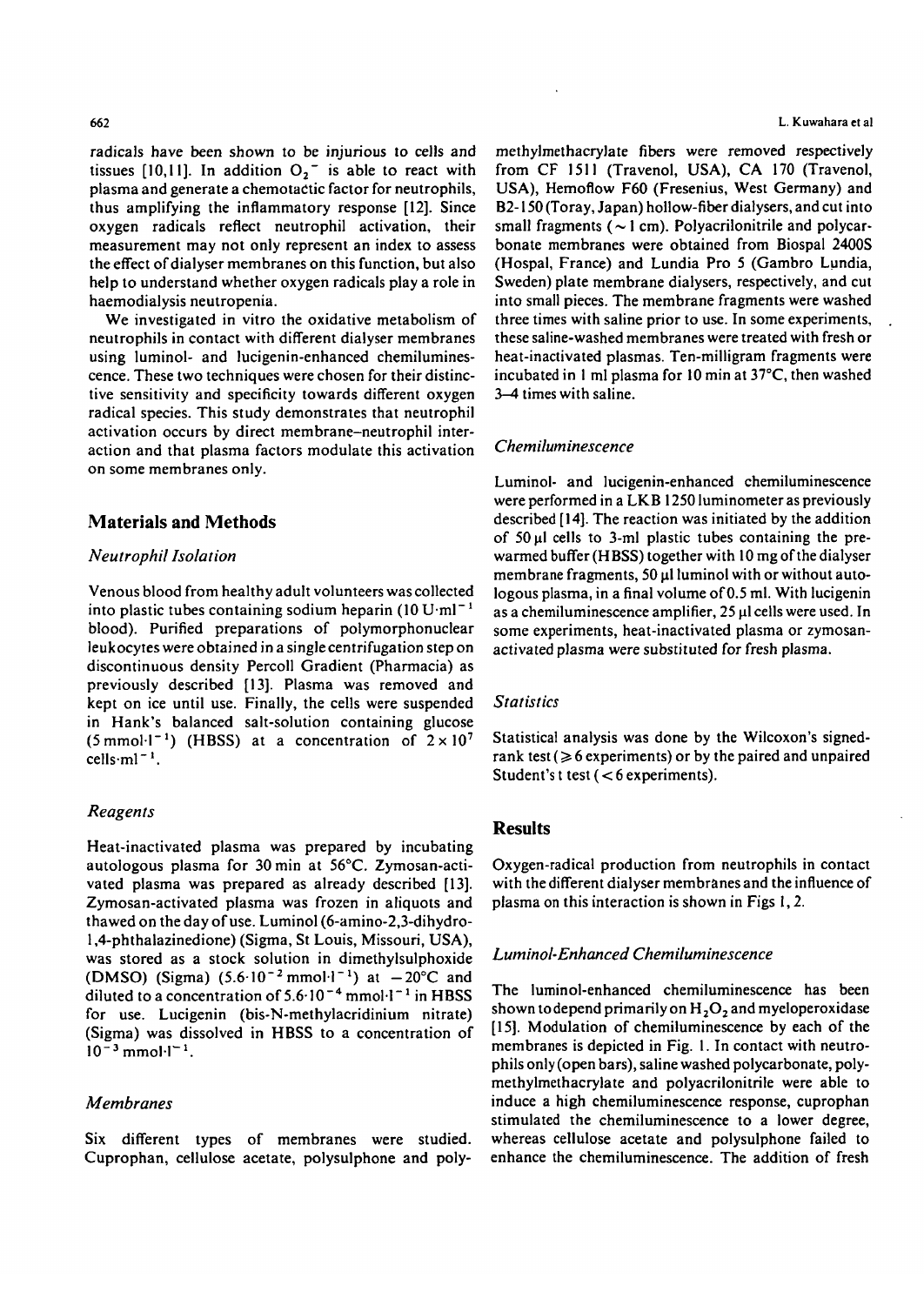#### Neutrophil Oxygen Radical Production by Dialysis Membranes 663

plasma (Fig. la) slightly potentiated the responses on polysulphone, but did not significantly modify those on cuprophan, cellulose acetate and polycarbonate. In contrast it decreased the chemiluminescence on polymethylmethacrylate and polyacrilonitrile.



Fig. 1. Luminol-amplified chemiluminescence of neutrophils in contact with dialyser membranes and its modulation by plasma. Values are the mean  $\pm$  SEM of three experiments for polycarbonate and polymethyl-methacrylate and at least six experiments for the other membranes.

Asterisks indicate the level of significance in comparison to control (absence of membranes). Brackets indicate the level of significance between the groups indicated under the brackets. \* and  $- = P < 0.05$ . Symbols are:  $\Box$  saline-washed membranes;  $\mathcal{L}$  + fresh autologous plasma; •\* + heat-inactivated plasma; III + zymosan-activated plasma;  $\otimes$  fresh autologous plasma-treated membranes, °° heat-inactivated plasma-treated membranes.

To further analyse the role of complement in neutrophil activation by the membrane, heat-inactivated plasma or zymosan-activated plasma were substituted for fresh plasma. With heat-inactivated plasma, a significant chemiluminescence was maintained on polycarbonate only. With zymosan-activated plasma, the chemiluminescence responses were similar to these with fresh plasma (except for polymethylmethacrylate).

Since the contact between neutrophils and dialyser membrane can in vivo be preceded by plasma protein adsorption on the membrane, the membranes were incubated for 10 min with plasma and washed afterwards (Fig. lb). Compared to the saline-washed membranes, only fresh-plasma-treated cuprophan, cellulose acetate and polysulphone were able to further stimulate the chemiluminescence, cuprophan stimulating to the highest degree. The already high chemiluminescence seen with

polycarbonate, polymethylmethacrylate and polyacrilonitrile was not modified upon pretreating these membranes with fresh plasma, indicating that plasma did not play a role in the neutrophil activation on those membranes. After heat-inactivated plasma treatment, cuprophan and polysulphone only produced a decreased chemiluminescence. These results suggest that neutrophil activation is modulated by adsorbed plasma factors (related to complement or not) only on cuprophan, cellulose acetate and polysulphone.

#### *Lucigenin-Enhanced Chemiluminescence*

Production of oxygen radicals by interaction of neutrophils with dialyser membranes was further analysed by measuring the lucigenin-enhanced chemiluminescence, which has been shown to mostly depend on superoxide [16] (Fig. 2). It can be observed that polycarbonate and polymethylmethacrylate induced a fairly high chemiluminescence response, whereas cuprophan and polysulphone were unable to significantly stimulate the neutrophils. Upon adding plasma (Fig. 2a), chemiluminescence of polymorphonuclear in contact with cuprophan, cellulose acetate and polysulphone was significantly increased above control values. The already elevated chemiluminescence observed with polycarbonate was not modified by plasma as well as that obtained with polymethylmethacrylate. The addition of heatinactivated plasma did not modify the polycarbonateor polymethylmethacrylate-induced chemiluminescence compared to fresh plasma, whereas it virtually abolished the other membrane-induced chemiluminescence. In comparison to fresh plasma, zymosan-activated plasma did not modify the chemiluminescence observed with all the membranes. It is worth noting that the chemiluminescence induced by polysulphone was the greatest, while it has been shown that in vivo this membrane activated complement minimally [13]. The results indicate that as for luminol chemiluminescence, cuprophan, cellulose acetate and polysulphone depend on plasma factors for neutrophil activation, whereas polycarbonate and polymethylmethacrylate do not.

When pre-treated with plasma (Fig. 2b), all the membranes except polymethylmethacrylate were able to stimulate the chemiluminescence above control values. However, only coated cuprophan and polysulphone were significantly greater than uncoated membranes. Furthermore, the high chemiluminescence observed on polysulphone with plasma present in the medium (Fig. 2a) was greatly decreased upon pretreating the membrane. Further addition of plasma to the medium containing this plasma-treated polysulphone membrane did not restore a high chemiluminescence response (data not shown). It suggests that polysulphone became coated with a plasma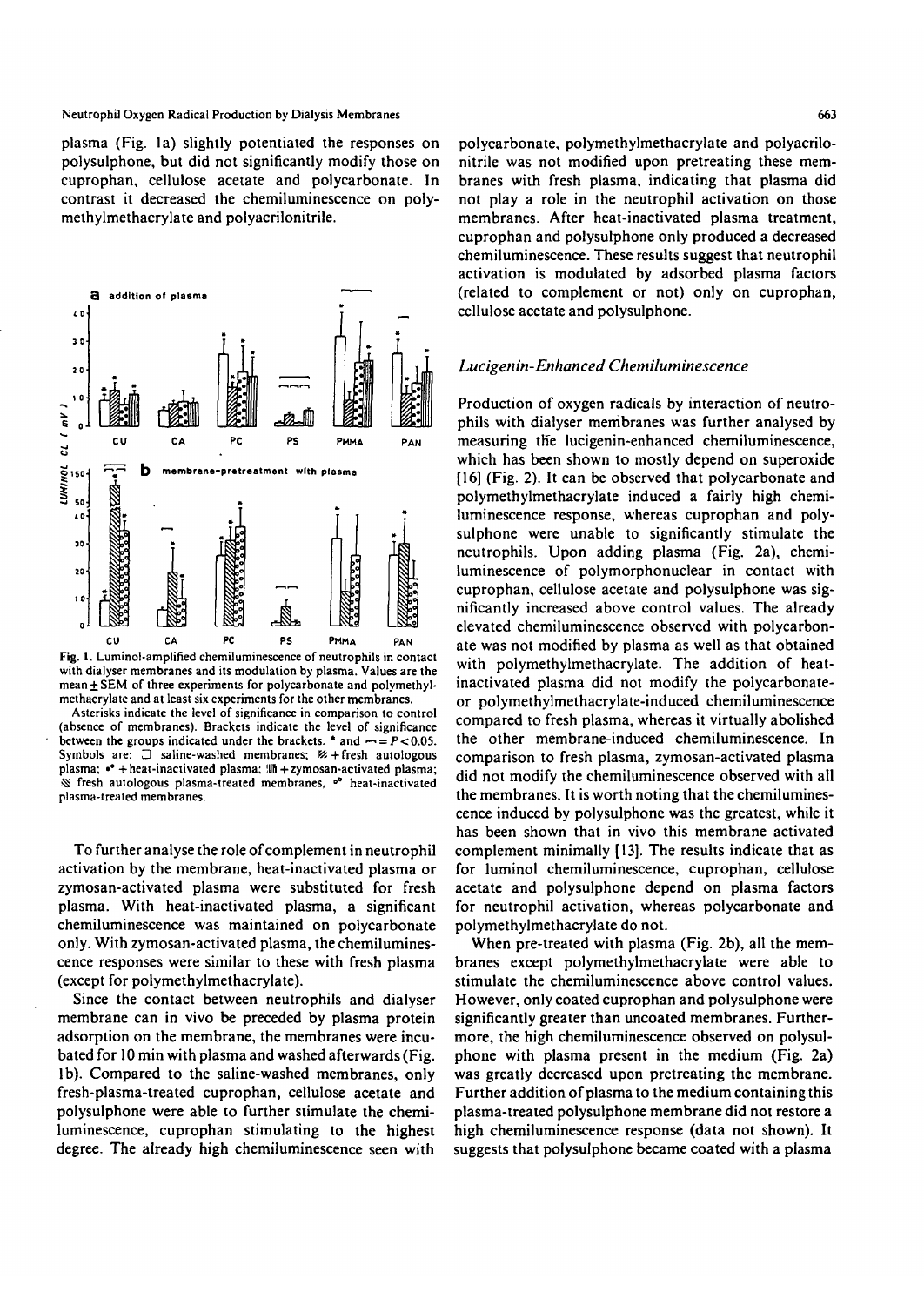



**Fig. 2. Lucigenin-amplified chemiluminescence of neutrophils in contact with dialyser membranes and its modulation by plasma. Values are the mean±SEM of four experiments for polycarbonate and polymethylmethacrylate and at least six experiments for the other membranes. Symbols are as in Fig. 1.**

factor that prevented activation of neutrophils. Treating polycarbonate with plasma again did not modify the neutrophil response. When treated with heat-inactivated plasma, all membranes except polycarbonate induced a very low level of chemiluminescence.

## **Discussion**

During haemodialysis a direct contact between neutrophils and the dialyser membrane might lead to activation [17,18]. The present in vitro study demonstrated the effect of six dialyser membranes on neutrophil oxidative metabolism and its modulation by different plasma components. All the membranes were able to stimulate neutrophil oxygen-radical production, albeit to different degrees. Activation occurred in some cases independently of complement activation, and the ability of the different membranes to stimulate neutrophils was not linked to their in vivo degree of neutropenia [13]. Indeed, polyacrilonitrile, polymethylmethacrylate and polycarbonate were the most potent activating membranes. Similarly it was reported that polyacrilonitrile activated Hageman factor more intensively than polymethylmethacrylate, cuprophan and cellulose acetate, when these membranes were incubated with purified Hageman factor in vitro [19]. In addition, a comparable increase of plasma neutrophil elastase was observed in patients dialysed either with cuprophan or polymethylmethacrylate [20].

#### 664 **L. Kuwahara et al**

A special recognition by leukocytes of certain determinants on the dialysis membrane could probably be responsible for this different oxygen-radical production. These stimulating properties might be mediated with the membrane capacity to interact by electrostatic forces with the corresponding negatively charged sites on the polymorphonuclear membrane. Indeed it was observed that only cationic, but not anionic or neutral polymethylmethacrylate induced a marked release of lysozyme or platelet activating factor [7]. It was also shown that bacteria which had been preopsonised by cationic polyelectrolytes generated intense luminol-dependent chemiluminescence [21]. However, other membrane properties must also play a role, since the anionic polyacrilonitrile was able to trigger a large neutrophil activation. It has also recently been reported that polyacrilonitrile was able to induce interleukin-1 production in monocytes, whereas regenerated cellulose had much less effect [22].

The addition of fresh plasma further modulated the oxygen-radical production, depending on the type of membrane. The increased stimulation observed upon addition of plasma on cuprophan, cellulose acetate and polysulphone could be mediated by complement activation. Indeed cuprophan but not polyacrilonitrile incubated in vitro with normal plasma was able to activate complement components [23]. In addition cuprophantreated plasma had the capacity of triggering the release of oxygen radicals from their autologous neutrophils [24]. Our experiments show that heat-inactivated plasma decreased or abrogated the responses on all membranes tested except polycarbonate and polymethylmethacrylate. These two membranes showed identical oxygenradical production whether fresh or heat-inactivated plasma was added, suggesting a complement-independent pathway for activation. If the differences observed upon addition of plasma were due to the ability of the membranes to activate complement differently, similar responses should be expected when plasma already containing activated complement was used. However, zymosan-activated plasma induced almost similar responses as fresh plasma. Therefore, it must be hypothesised that either complement was not completely activated by zymosan or that the responses depended more on the nature of the membrane than on activated complement.

Contact of biopolymers with blood is followed within minutes by surface adsorption of proteins [25]. It was shown that polysaccharide-containing membranes (i.e. cuprophan, cellulose acetate) activate complement through the alternative pathway [26] and that cuprophan binds  $C_{3b}$  to its surface [27]. Our study showed that membranes precoated or in other words preopsonized by plasma disclosed different responses, namely an enhanced activation on cuprophan, cellulose acetate and polysulphone and an inhibition on polyacrilonitrile or polymethylmethacrylate. On polycarbonate, precoating did